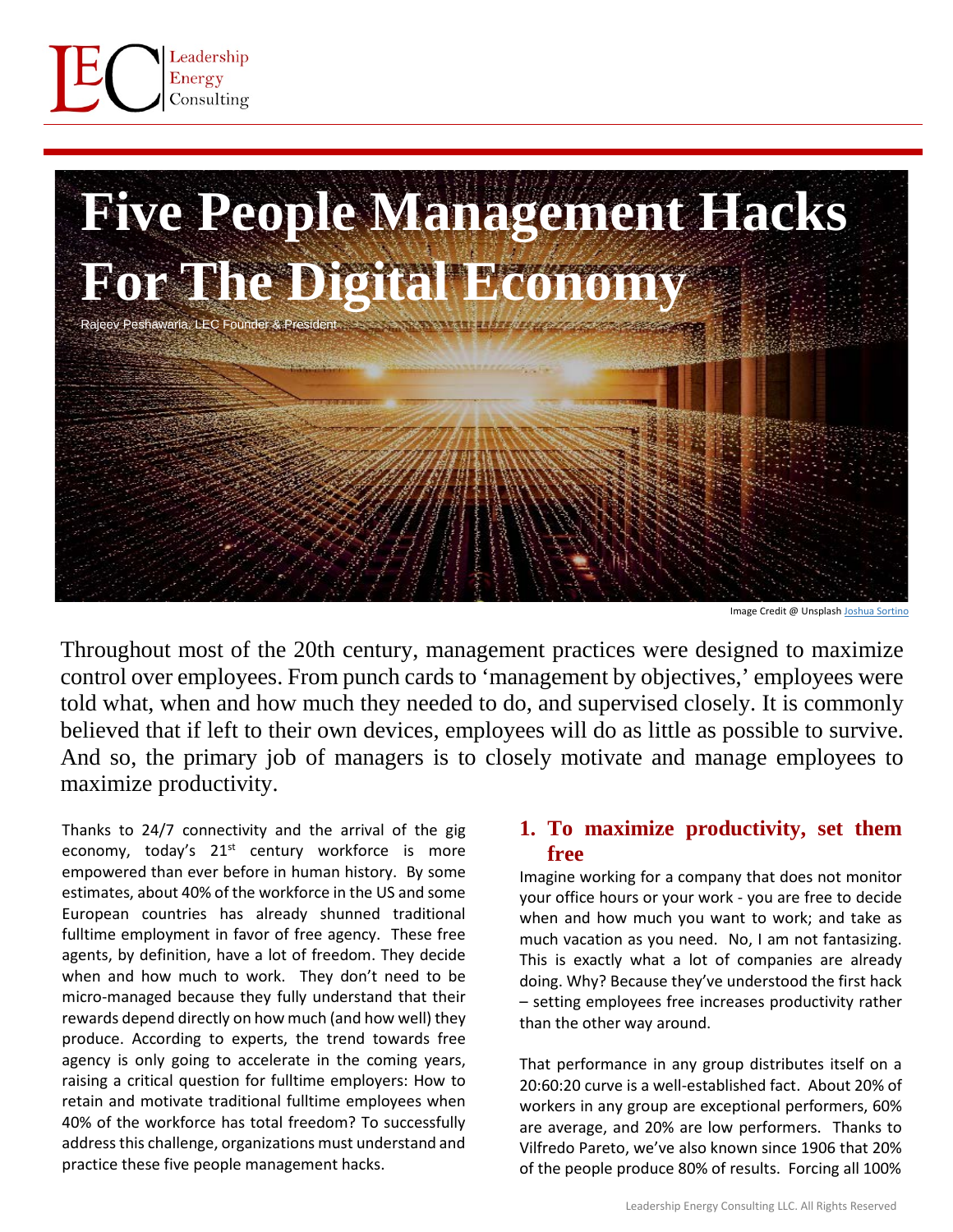of them to set stretch goals and hoping that they will all achieve exceptional results is an exercise in futility. If employees can choose when and how much they want to work with the explicit understanding that their rewards (and consequences) will be commensurate with their choice, they will be much happier, and the organization will be able to pay them appropriately. Organizational productivity will not suffer for two reasons: One, the top 20% will anyway produce 80% of the results, and Two, the remaining 80% will be freed to work without the stigma or pressure of non-performance and contribute with higher engagement. Whether we like it or not, the 20:60:20 distribution is a given. Why not legitimize it, and manage staff costs accordingly? It's a win-win for all.

#### **2. Play favorites**

"Why is A paid so much higher than B, C and D," asked an employee in a townhall meeting. "This is unfair favoritism," he added. Here's how the CEO responded: "A is paid more because of the quality and quantity of his results. If you want to be a favorite, join the club and we'll pay you as much too. A's goals and results are not a secret, neither are yours. It is that simple and transparent."

In line with hack #1, in today's open source transparent era, it is perfectly OK to pay/reward people disproportionately based on the empowered choices they make. Performance expectations must be made clear – *this is what you need to do if you want to be in the top 20%. If you choose to operate as part of the 60% or the bottom 20%, that's ok, but remember, your pay and rewards will vary accordingly. It is entirely up to you- you decide.*

Contrary to conventional practice, we strongly recommend making salary information public. In times when even the Pentagon or the US elections can be hacked, what are the chances that you can keep information secret anyway? Why not make it open, and crystal clear what it takes to make minimum, average and maximum rewards?

#### **3. Ditch the salary surveys**

**Question:** How do companies decide how much to pay for a particular job?

**Answer:** Refer to benchmark survey data of how other companies pay for similar jobs.

Sounds familiar? Does it really make sense? Absolutely not! Why? Because no two jobs are the same. Furthermore, benchmarking to market sounds fair, but it does not consider that a good employee becomes more and more valuable and dependable over the years, even if he is doing



Image Credit @ Freerang[e Jack Moreh](https://freerangestock.com/photos/39896/the-wealthy-and-the-others--income-inequality-concept.html)

the same job. If market data is the only benchmark, once the employee hits the top of his salary range, you cannot pay him more unless you promote him. In this situation, either a highly dependable employee leaves, or the Peter Principle kicks in – where members of a hierarchy are promoted until they reach the level at which they are no longer competent.

Instead of salary surveys, judgment should be used to determine pay and rewards. The only questions that matter are these: *How valuable is this employee to us***, and** *What would happen if she were to leave us***?**

### **4. Trust them to do the right thing**

When Netflix replaced their detailed travel expense policy with one sentence – Act in Netflix' best interest – many warned that employees will behave irresponsibly; and overall travel & entertainment expenses will skyrocket. But no such thing happened. Employees responded to the trust with responsible action. They acted like owners.

Research points to the fact that when you give people trust and freedom, a vast majority of them reciprocate with responsible and ethical behavior. In today's age of breakneck speed, rules and policies get outdated before the ink dries on them. The days of using power and authority to drive desired behavior are over. Organizations have no choice but to shun excessive rules and build a culture of trust and freedom wherein employees are recognized and rewarded for living the values rather than following rules.